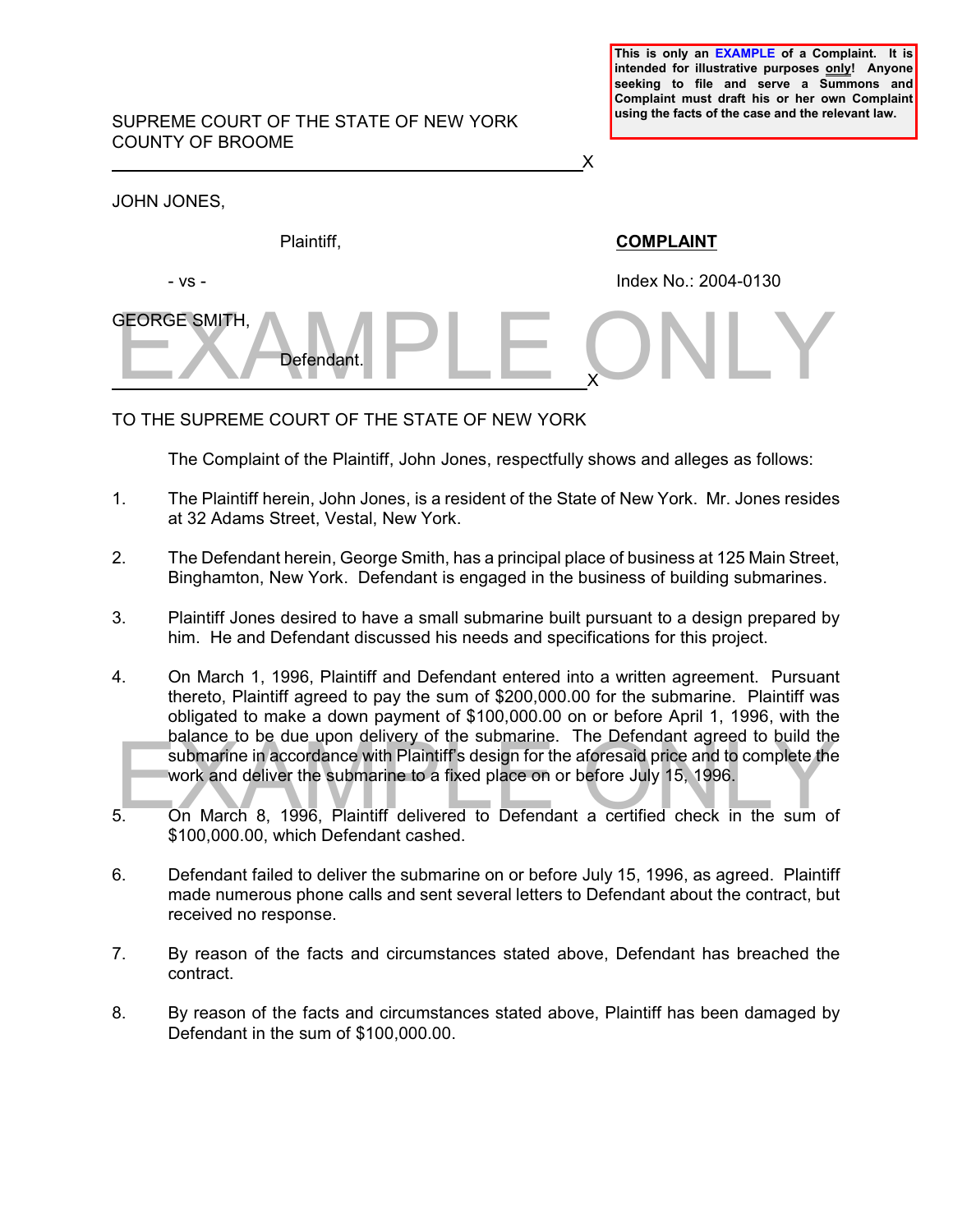**WHEREFORE**, Plaintiff demands judgment against Defendant in the sum of \$100,000.00, plus interest from July 15, 1996, costs and disbursements, together with any other relief the Court finds to be just and proper.

Dated: January 4, 1997

John Jones signature

EXAMPL<sup>Vestal, New York 13850</sup> John Jones, Plaintiff 32 Adams Street Phone #

## EXAMPLE ONLY